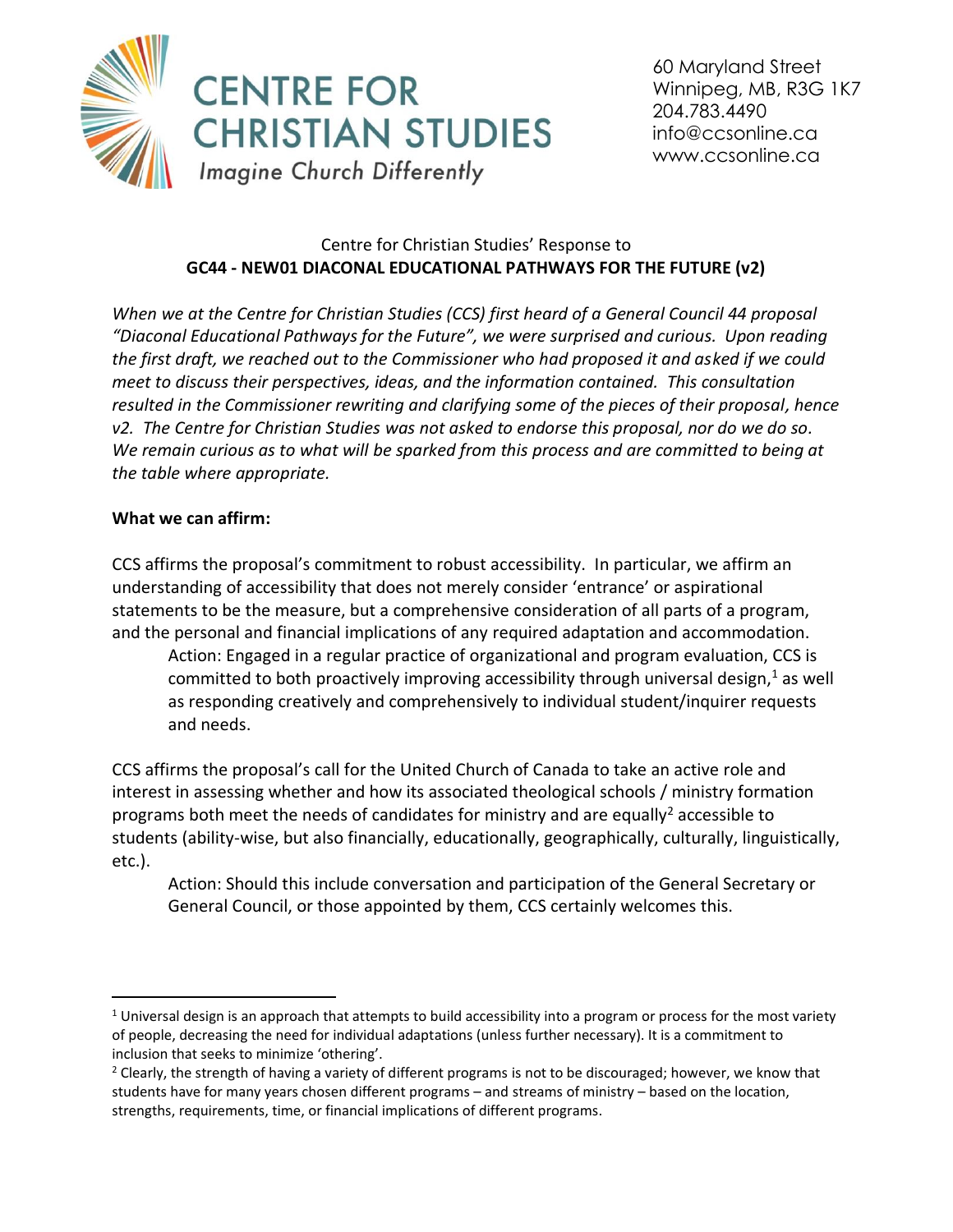CCS affirms the proposal's call for all UCC-affiliated theological schools to take an active role and interest in assessing whether and how their programs are accessible to students.

Action: This may include CCS reviewing and revising its current [accessibility policy,](http://www.ccsonline.ca/Resources/policies/disability_accommodation_policy.pdf) given the recent programmatic, technological, and pandemic-related changes. Individually and with other theological schools, CCS will advocate for funding and support for accessible theological education / ministry formation, and a particular emphasis on financial accessibility for historically marginalized groups and equity-seeking individuals, including those living with disabilities.

CCS affirms the proposal's commitment to ensuring that diaconal ministry formation is accessible to all who feel called to pursue this particular stream of ministry, and the United Church's role in ensuring it has not created implicit barriers to the diaconate, based on inequitable resources or requirements.

Action: Some of this has been addressed by the dissolution of the partially funded Internship program, though there are likely other historical barriers that could yet be addressed.

CCS affirms that some students, or those considering studies with CCS, have deemed the CCS [Diaconal Diploma program](/Users/marcie/Documents/CCS%20-%20Centre%20for%20Christian%20Studies/WiderChurch%20meetings/diploma%20program) inaccessible to them, for a variety of reasons. For some, other theological schools have been a viable alternative or preferred choice, while for others they have chosen to pursue other vocations. Some have brought this to the attention of CCS, while others have kept their decisions and discernments private. Consistent with an Action-Reflection model of education and as a learning-organization, CCS affirms that feedback, critique, external consultation and self-reflection are important, sought-after, and welcomed.

Action: From 2015-2017 CCS undertook a major program review and redesign [\(here](http://ccsonline.ca/2017/02/program-review-face-to-face/) and [here](http://ccsonline.ca/2017/04/program-redesign/)), essentially 'dis-integrating' its 'integrated' program format (which had been created in 1999 and somewhat adapted thereafter), so that it was more accessible to those wanting/needing to study part-time, to work alongside studies, to access continuing education, or adaptation for non-church or non-denominational leadership. In part, this was spurred by the feedback that CCS students living with disabilities shared with the organization, when they were trying to navigate the previous format and expectations. In 2021 and 2022, CCS is just now seeing the first graduates who have fully experienced the redesigned program – and yet that, too, has been affected by COVID, of course. In 2022-2023 CCS has scheduled a Comprehensive Evaluation and Review of the impact of the program redesign. This proposal's request to review accessibility fits well with CCS's intended and current evaluative plan.

## **What we wish to clarify:**

CCS wishes to clarify the distinctions between one's UCC [diaconal candidacy](https://united-church.ca/leadership/entering-ministry/ordered-ministry) (a decision of the Office of Vocation Candidacy Boards), diaconal testamur (an assessment by CCS or SSSC, in line with the requirements of the UCC for diaconal formation), and enrollment in/graduation from the Centre for Christian Studies' Diaconal Diploma [program.](http://ccsonline.ca/program/diaconal-diploma/) While these often overlap, they are in fact distinct.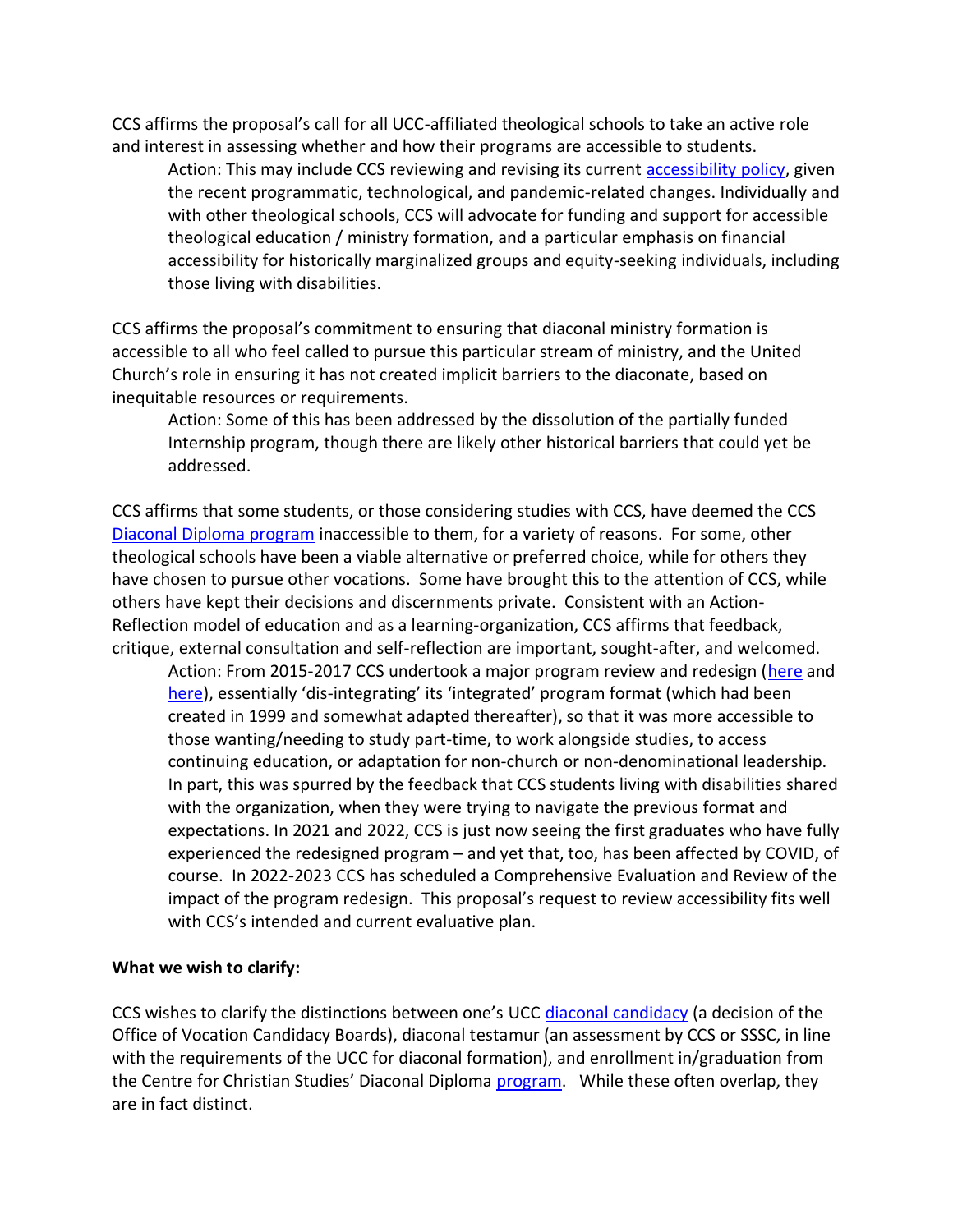CCS wishes to clarify that its educational pedagogy and practices are grounded in a tradition, specifically a [tradition](http://ccsonline.ca/about-ccs/ccs-history/) of modern diaconal education that spans more than 125 years and has evolved throughout that time. This tradition has always upheld a weaving of praxis - theory and practice, akin to other professional training programs such as medicine and social work - and draws on grass-roots education movements for social change. To state that CCS is "committed to non-traditional forms of learning," though not intended as a criticism, nonetheless erases the traditions from which it comes and creates a false dichotomy between CCS and the wide variety of other UCC-recognized theological formation paths.

While CCS's program is unique in many ways, this dichotomy has historically been used to perpetuate sexist and paternalistic tropes. For example, that CCS is 'more appropriate for women, who couldn't possibly hack it in the ordained stream', that diaconal ministry itself is 'less than', or that diaconal ministers are not 'real' ministers with 'real' theological training. The CCS Diaconal Diploma program was not designed for the *purpose* of providing theological education for those who "do not have a bachelor's degree or do not thrive in traditional academic educational systems to answer their call to ministry," even if CCS is accessible in these ways, but rather for the purpose of equipping people for ministry in a diaconal tradition.<sup>3</sup>

CCS wishes to clarify that, while CCS does not require applicants to hold a university degree, most students do (some have many), and all must be able to function in a university academic setting. All Diaconal Diploma students are required to take a minimum of eight external university-granted courses (fulfilling specific subject areas) and engage in comparable levels of reading and analysis in the CCS-led learning circles and praxis. While many accommodations and adaptations are available for documented disabilities, and CCS will support students in gaining academic and executive function skills where remediation is needed, these expectations remain a part of the Diaconal Diploma program and fulfill the UCC expectations of an educated paid accountable ministry of leadership.<sup>4</sup>

CCS wishes to clarify that there is currently no time-limit on how long a student can take to complete the Diaconal Diploma program, nor a limit on the extent that a student can be employed alongside their studies. Some students choose to combine their field placements with paid student supply ministry, while others do not, for a variety of reasons. A student's age does not determine their access to paid student supply ministry.<sup>5</sup> A student's ability to maintain a livable income during their studies is determined by their personal financial circumstances, their access to bursaries and student loans, their employment choices, and their choices of how they move through the program. CCS, like all UCC-recognized theological schools, seeks to make its program as financially accessible as possible, but does not have the

<sup>&</sup>lt;sup>3</sup> This may include commissioned UCC Diaconal Ministry, the Anglican Diaconate, or other forms of lay or ordered ministry and leadership that benefit from a diaconal style of formation.

<sup>4</sup> <https://united-church.ca/sites/default/files/statement-on-ministry.pdf> .

<sup>&</sup>lt;sup>5</sup> The proposal's claim "for some seniors who are answering their call to ministry, the program is not a good fit because of its length and limited time in active ministry" demonstrates a misunderstanding of this.